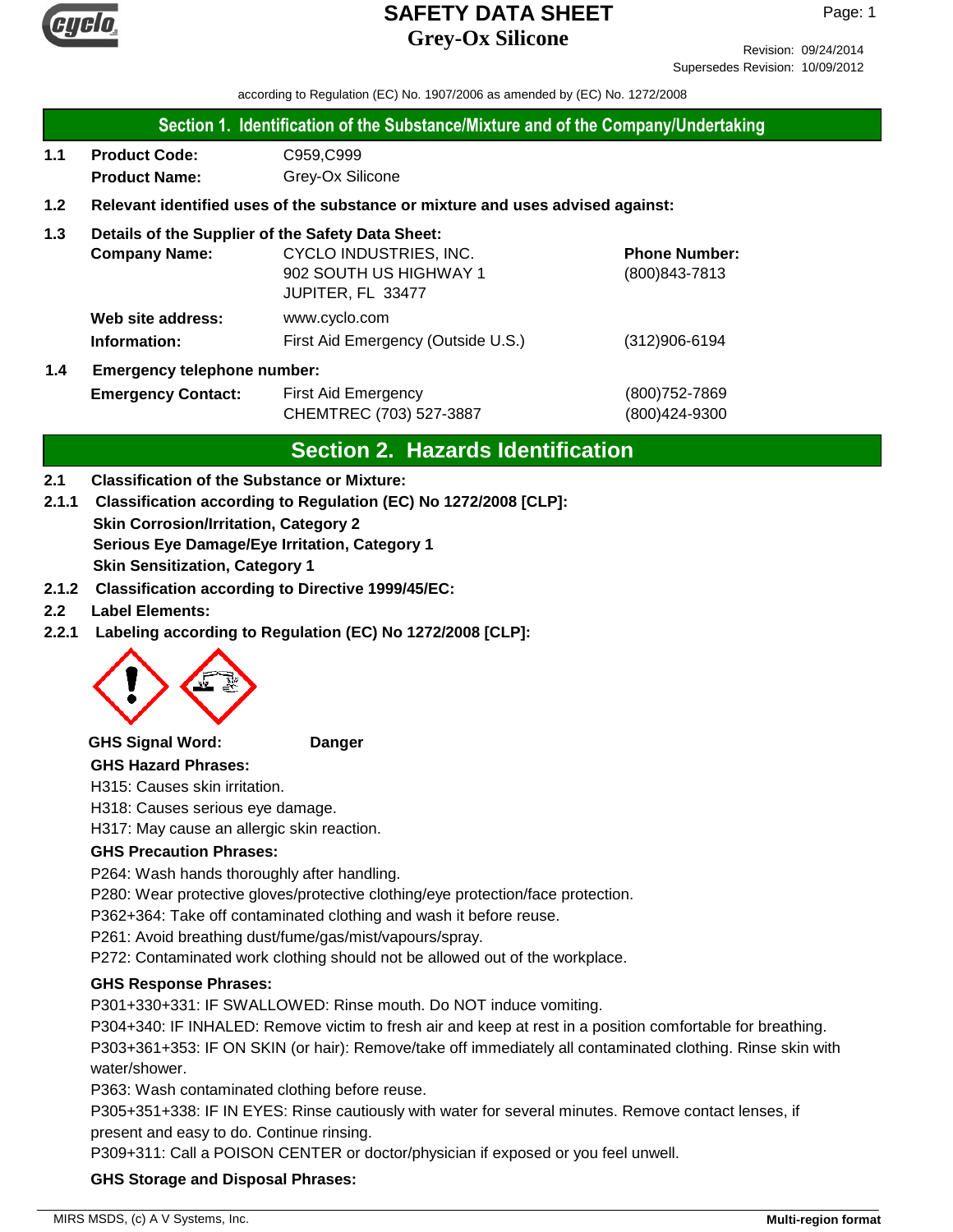

Revision: 09/24/2014 Supersedes Revision: 10/09/2012

P501: Dispose of contents/container in accordance with local/regional/national/international regulation.

**2.2.2 Labeling according to Directive 1999/45/EC:**



## **2.3 Adverse Human Health**

**Effects and Symptoms:**

## **Section 3. Composition/Information on Ingredients**

| CAS#       | Hazardous Components (Chemical Name)/<br><b>REACH Registration No.</b> | <b>Concentration</b> | $EC$ No./<br>EC Index No. | <b>Risk Phrases/</b><br><b>GHS Classification</b>                                    |
|------------|------------------------------------------------------------------------|----------------------|---------------------------|--------------------------------------------------------------------------------------|
| 70131-67-8 | Siloxanes and silicones, di-me, hydroxy-terminated                     | $10.0 - 20.0 %$      | NА<br><b>NA</b>           | No phrases apply.<br>Skin Corr. 2: H315<br>Eye Damage 2A: H319                       |
| 22984-54-9 | 2-Butanone, O.O', O"-(methylsilylidyne)trioxime                        | $3.0 - 5.0 %$        | 245-366-4<br>NА           | No phrases apply.<br>Skin Corr. 2: H315<br>Skin Sens. 1: H317<br>Eye Damage 2A: H319 |
| 1317-65-3  | Calcium Carbonate                                                      | $35.0 - 50.0 %$      | 215-279-6<br>NA           | No phrases apply.<br>Skin Corr. 2: H315<br>Eye Damage 1: H318                        |

## **Section 4. First Aid Measures**

Description of First Aidlf swallowed, do not induce vomiting. Rinse mouth. If inhaled, remove to fresh air. If breathing is difficult, administer oxygen. If in eyes, rinse cautiously with water for several minutes. Remove contact lenses, if present and easy to do. Continue rinsing. In case of skin contact, remove contaminated clothing. Wash exposed area with soap and water. Launder clothing before reuse. Call physician immediately if adverse reaction occurs. **Measures: 4.1**

#### **5.1 5.2 Section 5. Fire Fighting Measures Flash Pt:** NE Self-contained breathing apparatus and protective clothing should be worn in fighting large fires involving chemicals. Determine the need to evacuate or isolate the area according to your local emergency plan. Use water spray to keep fire exposed containers cool. **Fire Fighting Instructions: Autoignition Pt:** No data. **Explosive Limits:** LEL: No data. UEL: No data. Suitable Extinguishing On large fires use dry chemical, foam or water spray. On small fires use CO2, dry chemical or water spray. Water can be used to cool fire exposed containers. **Media: Flammable Properties** No data available. **and Hazards: 5.3**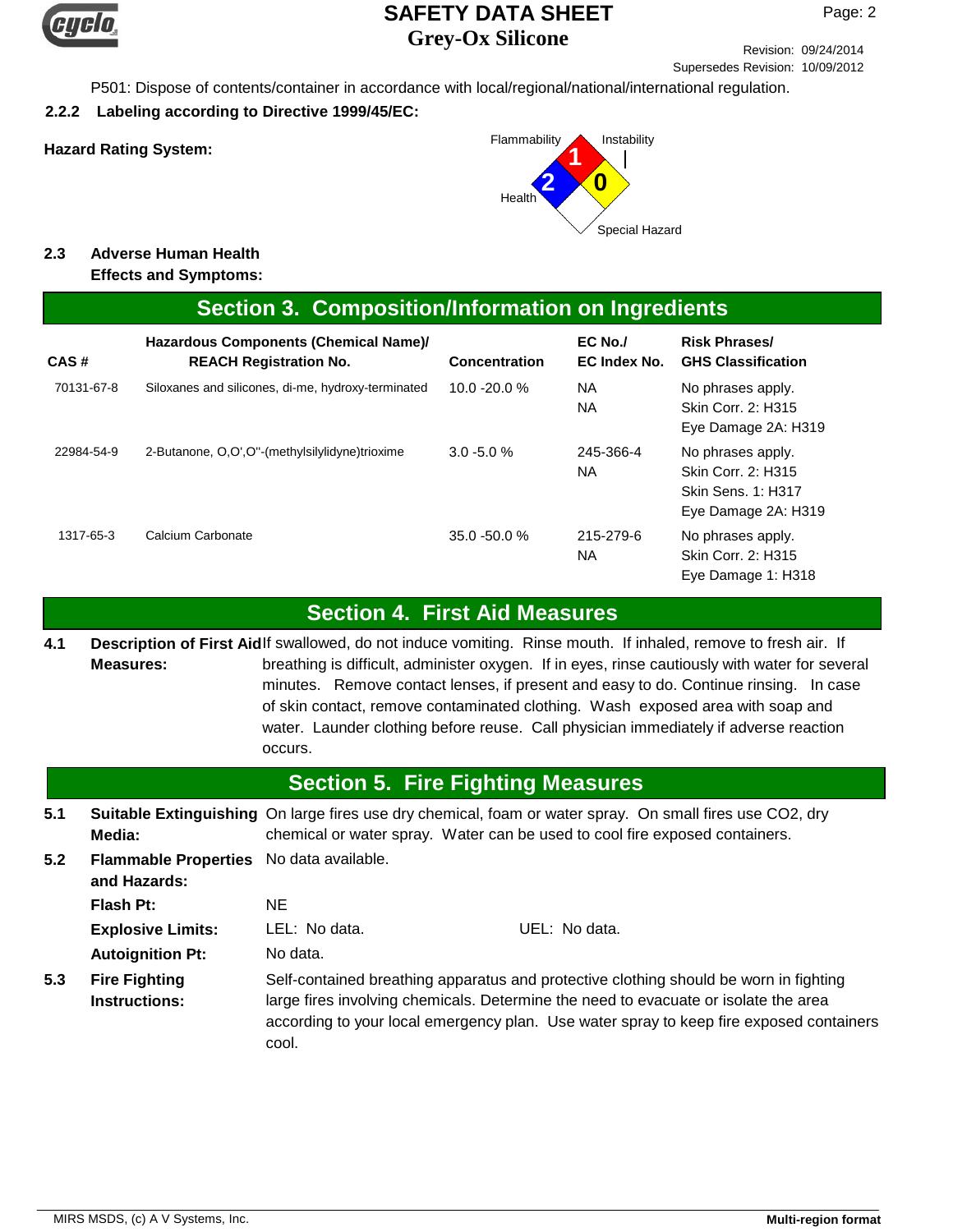

Page: 3

|                                                                                                 |                                                                                  |                                                                                                                                                                                                                                                                                                                                                                                                                                          |                                                                                                                                                                                                                                                                                                                                                                                                                                                                                                                                                                                                                                     |                                                                                                                                                                        |                  | Ouperseues INGVISION. TO/OS/ZOTZ |  |  |  |
|-------------------------------------------------------------------------------------------------|----------------------------------------------------------------------------------|------------------------------------------------------------------------------------------------------------------------------------------------------------------------------------------------------------------------------------------------------------------------------------------------------------------------------------------------------------------------------------------------------------------------------------------|-------------------------------------------------------------------------------------------------------------------------------------------------------------------------------------------------------------------------------------------------------------------------------------------------------------------------------------------------------------------------------------------------------------------------------------------------------------------------------------------------------------------------------------------------------------------------------------------------------------------------------------|------------------------------------------------------------------------------------------------------------------------------------------------------------------------|------------------|----------------------------------|--|--|--|
|                                                                                                 |                                                                                  |                                                                                                                                                                                                                                                                                                                                                                                                                                          |                                                                                                                                                                                                                                                                                                                                                                                                                                                                                                                                                                                                                                     | <b>Section 6. Accidental Release Measures</b>                                                                                                                          |                  |                                  |  |  |  |
| 6.3                                                                                             | <b>Methods and Material</b><br><b>For Containment and</b><br><b>Cleaning Up:</b> |                                                                                                                                                                                                                                                                                                                                                                                                                                          | Observe all personal protection equipment recommendations described in Sections 5 and<br>8. Wipe up or scrape up and contain for salvage or disposal. Clean area as appropriate<br>since spilled materials, even in small quantities, may present a slip hazard. Final cleaning<br>may require use of steam, solvents or detergents. Dispose of saturated absorbent or<br>cleaning materials appropriately, since spontaneous heating may occur. Local, state and<br>federal laws and regulations may apply to releases and disposal of this material, as well<br>as those materials and items employed in the cleanup of releases. |                                                                                                                                                                        |                  |                                  |  |  |  |
|                                                                                                 |                                                                                  |                                                                                                                                                                                                                                                                                                                                                                                                                                          |                                                                                                                                                                                                                                                                                                                                                                                                                                                                                                                                                                                                                                     | <b>Section 7. Handling and Storage</b>                                                                                                                                 |                  |                                  |  |  |  |
| 7.1<br><b>Precautions To Be</b><br><b>Taken in Handling:</b><br><b>Precautions To Be</b><br>7.2 |                                                                                  | Wash hands thoroughly after handling. Wear protective gloves/protective clothing/eye<br>protection/face protection. Take off contaminated clothing and wash it before reuse.<br>Avoid breathing dust/fume/gas/mist/vapours/spray. Contaminated work clothing should<br>not be allowed out of the workplace. Keep out of the reach of children.<br>Use reasonable care and store away from oxidizing materials. Keep container closed and |                                                                                                                                                                                                                                                                                                                                                                                                                                                                                                                                                                                                                                     |                                                                                                                                                                        |                  |                                  |  |  |  |
|                                                                                                 |                                                                                  | <b>Taken in Storing:</b>                                                                                                                                                                                                                                                                                                                                                                                                                 |                                                                                                                                                                                                                                                                                                                                                                                                                                                                                                                                                                                                                                     | store away from water or moisture.                                                                                                                                     |                  |                                  |  |  |  |
|                                                                                                 |                                                                                  |                                                                                                                                                                                                                                                                                                                                                                                                                                          |                                                                                                                                                                                                                                                                                                                                                                                                                                                                                                                                                                                                                                     | <b>Section 8. Exposure Controls/Personal Protection</b>                                                                                                                |                  |                                  |  |  |  |
| 8.1                                                                                             |                                                                                  | <b>Exposure Parameters:</b>                                                                                                                                                                                                                                                                                                                                                                                                              |                                                                                                                                                                                                                                                                                                                                                                                                                                                                                                                                                                                                                                     |                                                                                                                                                                        |                  |                                  |  |  |  |
| CAS#                                                                                            |                                                                                  | <b>Partial Chemical Name</b>                                                                                                                                                                                                                                                                                                                                                                                                             |                                                                                                                                                                                                                                                                                                                                                                                                                                                                                                                                                                                                                                     | <b>Britain EH40</b>                                                                                                                                                    | <b>France VL</b> | <b>Europe</b>                    |  |  |  |
|                                                                                                 | 70131-67-8                                                                       | Siloxanes and silicones, di-me,<br>hydroxy-terminated                                                                                                                                                                                                                                                                                                                                                                                    |                                                                                                                                                                                                                                                                                                                                                                                                                                                                                                                                                                                                                                     | No data.                                                                                                                                                               | No data.         | No data.                         |  |  |  |
| 22984-54-9                                                                                      |                                                                                  | 2-Butanone,<br>O,O',O"-(methylsilylidyne)trioxime                                                                                                                                                                                                                                                                                                                                                                                        |                                                                                                                                                                                                                                                                                                                                                                                                                                                                                                                                                                                                                                     | No data.                                                                                                                                                               | No data.         | No data.                         |  |  |  |
| 1317-65-3                                                                                       |                                                                                  | Calcium Carbonate                                                                                                                                                                                                                                                                                                                                                                                                                        |                                                                                                                                                                                                                                                                                                                                                                                                                                                                                                                                                                                                                                     | TWA: 10 mg/m3 (Inhalable<br>dust)<br>TWA: 4 mg/m3 (Respirable<br>dust)                                                                                                 | No data.         | No data.                         |  |  |  |
| CAS#                                                                                            |                                                                                  | <b>Partial Chemical Name</b>                                                                                                                                                                                                                                                                                                                                                                                                             |                                                                                                                                                                                                                                                                                                                                                                                                                                                                                                                                                                                                                                     | OSHA TWA                                                                                                                                                               | <b>ACGIH TWA</b> | <b>Other Limits</b>              |  |  |  |
| 70131-67-8                                                                                      |                                                                                  | Siloxanes and silicones, di-me,<br>hydroxy-terminated                                                                                                                                                                                                                                                                                                                                                                                    |                                                                                                                                                                                                                                                                                                                                                                                                                                                                                                                                                                                                                                     | No data.                                                                                                                                                               | No data.         | No data.                         |  |  |  |
| 22984-54-9                                                                                      |                                                                                  | 2-Butanone,<br>O,O',O"-(methylsilylidyne)trioxime                                                                                                                                                                                                                                                                                                                                                                                        |                                                                                                                                                                                                                                                                                                                                                                                                                                                                                                                                                                                                                                     | No data.                                                                                                                                                               | No data.         | No data.                         |  |  |  |
|                                                                                                 | 1317-65-3                                                                        | Calcium Carbonate                                                                                                                                                                                                                                                                                                                                                                                                                        |                                                                                                                                                                                                                                                                                                                                                                                                                                                                                                                                                                                                                                     | PEL: 15 (dust); 5 (resp.)<br>mg/m3                                                                                                                                     | No data.         | No data.                         |  |  |  |
| 8.2                                                                                             |                                                                                  | <b>Exposure Controls:</b>                                                                                                                                                                                                                                                                                                                                                                                                                |                                                                                                                                                                                                                                                                                                                                                                                                                                                                                                                                                                                                                                     |                                                                                                                                                                        |                  |                                  |  |  |  |
| 8.2.1<br><b>Engineering Controls</b><br>(Ventilation etc.):                                     |                                                                                  |                                                                                                                                                                                                                                                                                                                                                                                                                                          |                                                                                                                                                                                                                                                                                                                                                                                                                                                                                                                                                                                                                                     | Use respiratory protection unless adequate local exhaust ventilation is provided or<br>exposure assessment demonstrates that exposures are within recommended exposure |                  |                                  |  |  |  |

guidelines. IH personnel can assist in judging the adequacy of existing engineering controls.

regulations (29CFR 1910.134) and use NIOSH/MSHA approved respirators.

#### **8.2.2 Personal protection equipment:**

| <b>Eye Protection:</b>    | Safety glasses at a minimum.                                                                           |
|---------------------------|--------------------------------------------------------------------------------------------------------|
| <b>Protective Gloves:</b> | Nitrile, butylrubber, natural rubber.                                                                  |
| <b>Other Protective</b>   | No data available.                                                                                     |
| <b>Clothing:</b>          |                                                                                                        |
|                           | Respiratory Equipment General and local exhaust ventilation is recommended to maintain vapor exposures |
| (Specify Type):           | below recommended limits. Where concentrations are above recommended limits or are                     |
|                           | unknown, appropriate respiratory protection should be worn. Follow OSHA respirator                     |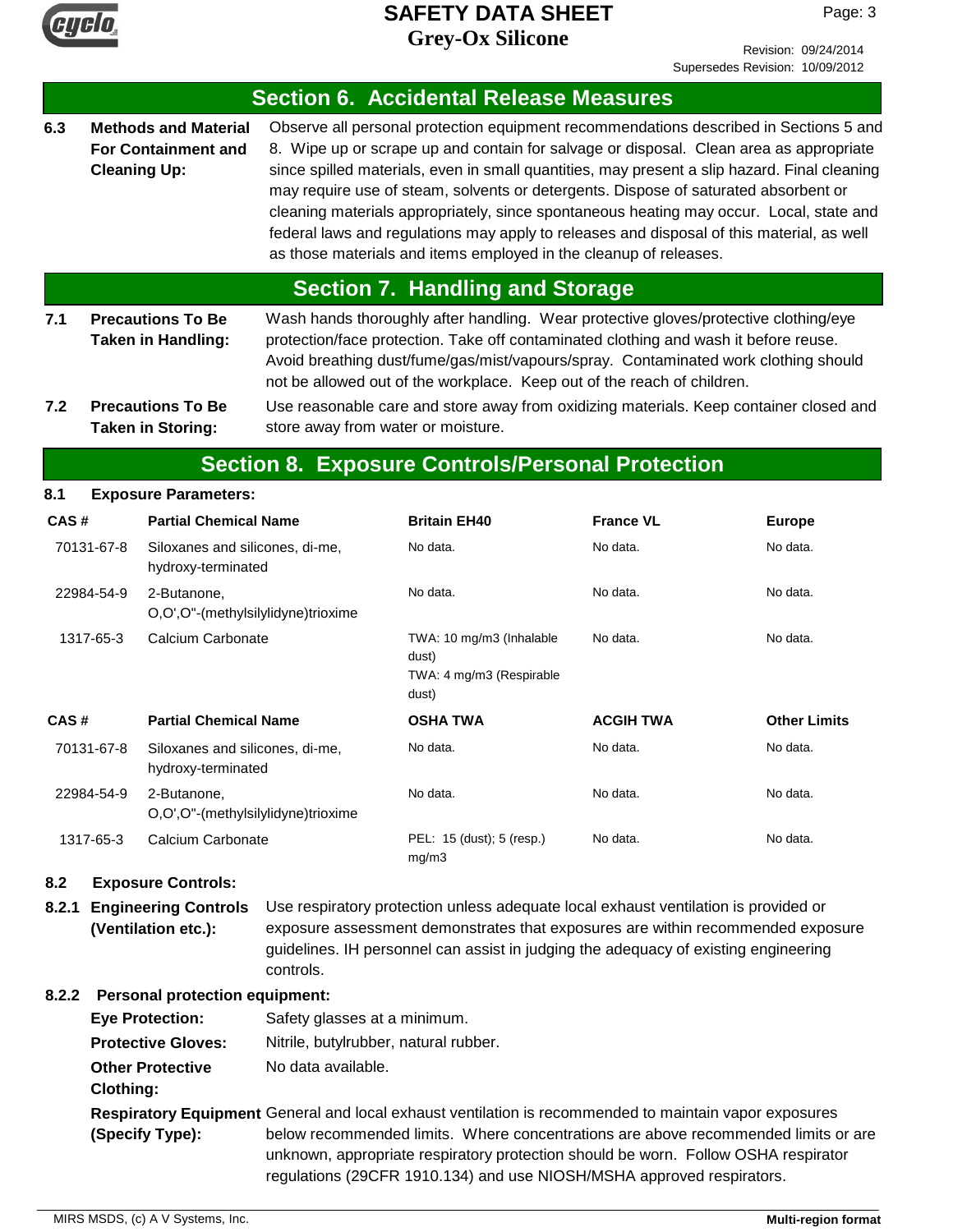

Page: 4

|      | <b>Section 9. Physical and Chemical Properties</b>           |                                                                                                                                                                       |  |  |  |
|------|--------------------------------------------------------------|-----------------------------------------------------------------------------------------------------------------------------------------------------------------------|--|--|--|
| 9.1  | <b>Information on Basic Physical and Chemical Properties</b> |                                                                                                                                                                       |  |  |  |
|      | <b>Physical States:</b>                                      | [ ] Gas<br>[X] Liquid<br>[X] Solid                                                                                                                                    |  |  |  |
|      | <b>Appearance and Odor:</b>                                  | Grey paste with some odor.                                                                                                                                            |  |  |  |
|      | <b>Melting Point:</b>                                        | No data.                                                                                                                                                              |  |  |  |
|      | No data.<br><b>Boiling Point:</b>                            |                                                                                                                                                                       |  |  |  |
|      | Flash Pt:                                                    | <b>NE</b>                                                                                                                                                             |  |  |  |
|      | <b>Evaporation Rate:</b>                                     | No data.                                                                                                                                                              |  |  |  |
|      | <b>Explosive Limits:</b>                                     | LEL: No data.<br>UEL: No data.                                                                                                                                        |  |  |  |
|      | Vapor Pressure (vs. Air or                                   | No data.                                                                                                                                                              |  |  |  |
|      | mm Hg):                                                      |                                                                                                                                                                       |  |  |  |
|      | Vapor Density (vs. Air = 1):                                 | No data.                                                                                                                                                              |  |  |  |
|      | Specific Gravity (Water = 1):                                | 1.38<br>at 25.0 C (77.0 F)                                                                                                                                            |  |  |  |
|      | <b>Solubility in Water:</b>                                  | No data.                                                                                                                                                              |  |  |  |
|      | <b>Autoignition Pt:</b>                                      | No data.                                                                                                                                                              |  |  |  |
| 9.2  | <b>Other Information</b>                                     |                                                                                                                                                                       |  |  |  |
|      | <b>Percent Volatile:</b>                                     | 1.5 % by weight.                                                                                                                                                      |  |  |  |
|      | <b>Section 10. Stability and Reactivity</b>                  |                                                                                                                                                                       |  |  |  |
| 10.1 | <b>Reactivity:</b>                                           | No data available.                                                                                                                                                    |  |  |  |
| 10.2 | Stability:                                                   | Unstable [ ]<br>Stable [X]                                                                                                                                            |  |  |  |
| 10.3 | <b>Conditions To Avoid -</b>                                 | No data available.                                                                                                                                                    |  |  |  |
|      | <b>Hazardous Reactions:</b>                                  |                                                                                                                                                                       |  |  |  |
|      | <b>Possibility of</b>                                        | Will occur [ ]<br>Will not occur $[X]$                                                                                                                                |  |  |  |
|      | <b>Hazardous Reactions:</b>                                  |                                                                                                                                                                       |  |  |  |
| 10.4 | Conditions To Avoid - No data available.<br>Instability:     |                                                                                                                                                                       |  |  |  |
| 10.5 | Incompatibility -                                            | Oxidizing material can cause a reaction. Water, moisture or humid air can cause                                                                                       |  |  |  |
|      | <b>Materials To Avoid:</b>                                   | hazardous vapors to form.                                                                                                                                             |  |  |  |
| 10.6 | <b>Hazardous</b>                                             | Thermal breakdown of this product during fire or very high heat conditions may evolve the                                                                             |  |  |  |
|      | <b>Decomposition Or</b><br><b>Byproducts:</b>                | following decomposition products: Carbon oxides and traces of incompletely burned<br>carbon compounds. Metal oxides. Formaldehyde. Silicone dioxide. Nitrogen oxides. |  |  |  |
|      |                                                              | Quartz. Sulfur oxides. Hydrogen chloride.                                                                                                                             |  |  |  |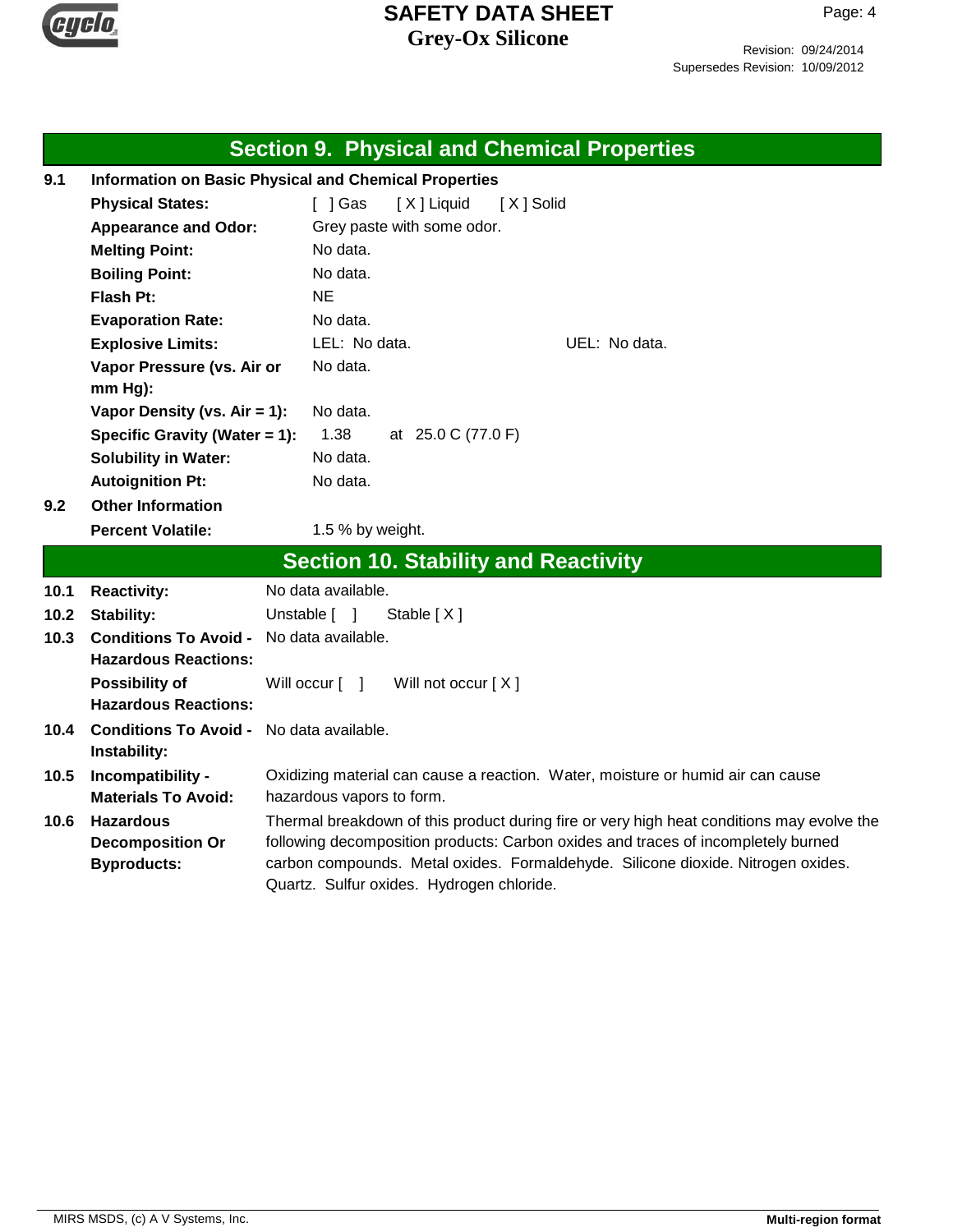

Page: 5

| 11.1                                                                                                                                                                                                                                                                                                                                                                                                                                                                                                                                                                                                                                                                                                                                                                            |                                                                   |                                                                                                                                                                                                     |                                                                                                                                                                                          |                                                                                                                                                                                                                                                                                         |             |              |              |
|---------------------------------------------------------------------------------------------------------------------------------------------------------------------------------------------------------------------------------------------------------------------------------------------------------------------------------------------------------------------------------------------------------------------------------------------------------------------------------------------------------------------------------------------------------------------------------------------------------------------------------------------------------------------------------------------------------------------------------------------------------------------------------|-------------------------------------------------------------------|-----------------------------------------------------------------------------------------------------------------------------------------------------------------------------------------------------|------------------------------------------------------------------------------------------------------------------------------------------------------------------------------------------|-----------------------------------------------------------------------------------------------------------------------------------------------------------------------------------------------------------------------------------------------------------------------------------------|-------------|--------------|--------------|
| <b>Section 11. Toxicological Information</b><br>Information on<br>Methyl Ethyl Ketoxime(MEKO) is formed upon contact with water or humid air. Male<br><b>Toxicological Effects:</b><br>rodents exposed to MEKO vapor throughout their lifetime developed liver cancer.<br>Additional testing is planned by the MEKO supplier to determine any relevance to<br>humans. Until more data is known, exposure levels should be maintained as low as<br>achievable. Contains Methyl Ethyl Ketoxime(MEKO). Male rodents exposed to MEKO<br>vapor throughout their lifetime developed liver cancer. Additional testing is planned by the<br>MEKO supplier to determine any relevance to humans. Until more data is known,<br>exposure levels should be maintained as low as achievable. |                                                                   |                                                                                                                                                                                                     |                                                                                                                                                                                          |                                                                                                                                                                                                                                                                                         |             |              |              |
| CAS#                                                                                                                                                                                                                                                                                                                                                                                                                                                                                                                                                                                                                                                                                                                                                                            |                                                                   |                                                                                                                                                                                                     | <b>Hazardous Components (Chemical Name)</b>                                                                                                                                              | <b>NTP</b>                                                                                                                                                                                                                                                                              | <b>IARC</b> | <b>ACGIH</b> | <b>OSHA</b>  |
|                                                                                                                                                                                                                                                                                                                                                                                                                                                                                                                                                                                                                                                                                                                                                                                 | 70131-67-8                                                        |                                                                                                                                                                                                     | Siloxanes and silicones, di-me, hydroxy-terminated                                                                                                                                       | n.a.                                                                                                                                                                                                                                                                                    | n.a.        | n.a.         | n.a.         |
|                                                                                                                                                                                                                                                                                                                                                                                                                                                                                                                                                                                                                                                                                                                                                                                 | 22984-54-9                                                        |                                                                                                                                                                                                     | 2-Butanone, O,O',O"-(methylsilylidyne)trioxime                                                                                                                                           | n.a.                                                                                                                                                                                                                                                                                    | n.a.        | n.a.         | n.a.         |
|                                                                                                                                                                                                                                                                                                                                                                                                                                                                                                                                                                                                                                                                                                                                                                                 | 1317-65-3                                                         | Calcium Carbonate                                                                                                                                                                                   |                                                                                                                                                                                          | n.a.                                                                                                                                                                                                                                                                                    | n.a.        | n.a.         | n.a.         |
|                                                                                                                                                                                                                                                                                                                                                                                                                                                                                                                                                                                                                                                                                                                                                                                 |                                                                   |                                                                                                                                                                                                     | <b>Section 12. Ecological Information</b>                                                                                                                                                |                                                                                                                                                                                                                                                                                         |             |              |              |
|                                                                                                                                                                                                                                                                                                                                                                                                                                                                                                                                                                                                                                                                                                                                                                                 |                                                                   |                                                                                                                                                                                                     | <b>Section 13. Disposal Considerations</b>                                                                                                                                               |                                                                                                                                                                                                                                                                                         |             |              |              |
| 13.1                                                                                                                                                                                                                                                                                                                                                                                                                                                                                                                                                                                                                                                                                                                                                                            | Method:                                                           | <b>Waste Disposal</b>                                                                                                                                                                               | Dispose of contents/container in accordance with local/regional/national/international<br>regulation.                                                                                    |                                                                                                                                                                                                                                                                                         |             |              |              |
|                                                                                                                                                                                                                                                                                                                                                                                                                                                                                                                                                                                                                                                                                                                                                                                 |                                                                   |                                                                                                                                                                                                     | <b>Section 14. Transport Information</b>                                                                                                                                                 |                                                                                                                                                                                                                                                                                         |             |              |              |
| 14.1<br>14.2<br>14.3                                                                                                                                                                                                                                                                                                                                                                                                                                                                                                                                                                                                                                                                                                                                                            | <b>UN/NA Number:</b><br><b>UN Number:</b><br><b>Hazard Class:</b> | <b>DOT Hazard Class:</b><br><b>ADR/RID Shipping Name:</b><br><b>MARINE TRANSPORT (IMDG/IMO):</b><br><b>IMDG/IMO Shipping Name:</b><br>AIR TRANSPORT (ICAO/IATA):<br><b>ICAO/IATA Shipping Name:</b> | DOT Proper Shipping Name: Not-Restricted<br><b>LAND TRANSPORT (European ADR/RID):</b><br>Not-Restricted<br>Not-Restricted<br>Not-Restricted<br><b>Section 15. Regulatory Information</b> |                                                                                                                                                                                                                                                                                         |             |              |              |
|                                                                                                                                                                                                                                                                                                                                                                                                                                                                                                                                                                                                                                                                                                                                                                                 |                                                                   |                                                                                                                                                                                                     | EPA SARA (Superfund Amendments and Reauthorization Act of 1986) Lists                                                                                                                    |                                                                                                                                                                                                                                                                                         |             |              |              |
| CAS#                                                                                                                                                                                                                                                                                                                                                                                                                                                                                                                                                                                                                                                                                                                                                                            |                                                                   |                                                                                                                                                                                                     | <b>Hazardous Components (Chemical Name)</b>                                                                                                                                              | S. 302 (EHS)                                                                                                                                                                                                                                                                            | S. 304 RQ   |              | S. 313 (TRI) |
|                                                                                                                                                                                                                                                                                                                                                                                                                                                                                                                                                                                                                                                                                                                                                                                 | 70131-67-8                                                        | Siloxanes and silicones, di-me,<br>hydroxy-terminated                                                                                                                                               |                                                                                                                                                                                          | No                                                                                                                                                                                                                                                                                      | No          | No           |              |
|                                                                                                                                                                                                                                                                                                                                                                                                                                                                                                                                                                                                                                                                                                                                                                                 | 22984-54-9                                                        |                                                                                                                                                                                                     | 2-Butanone, O,O',O"-(methylsilylidyne)trioxime                                                                                                                                           | No                                                                                                                                                                                                                                                                                      | No          | No           |              |
|                                                                                                                                                                                                                                                                                                                                                                                                                                                                                                                                                                                                                                                                                                                                                                                 | 1317-65-3                                                         | Calcium Carbonate                                                                                                                                                                                   |                                                                                                                                                                                          | No                                                                                                                                                                                                                                                                                      | No          | No           |              |
| CAS#<br><b>Hazardous Components (Chemical Name)</b><br>70131-67-8<br>Siloxanes and silicones, di-me,<br>hydroxy-terminated<br>22984-54-9                                                                                                                                                                                                                                                                                                                                                                                                                                                                                                                                                                                                                                        |                                                                   | 2-Butanone, O,O',O"-(methylsilylidyne)trioxime                                                                                                                                                      | <b>Other US EPA or State Lists</b>                                                                                                                                                       | CAA HAP, ODC: No; CWA NPDES: No; TSCA: Inventory, 8A,<br>8A PAIR; CA PROP.65: No; CA TAC, Title 8: No; MA<br>Oil/HazMat: No; MI CMR, Part 5: No; NC TAP: No; NJ EHS:<br>No; NY Part 597: No; PA HSL: No; SC TAP: No; WI Air: No<br>CAA HAP, ODC: No; CWA NPDES: No; TSCA: Inventory; CA |             |              |              |